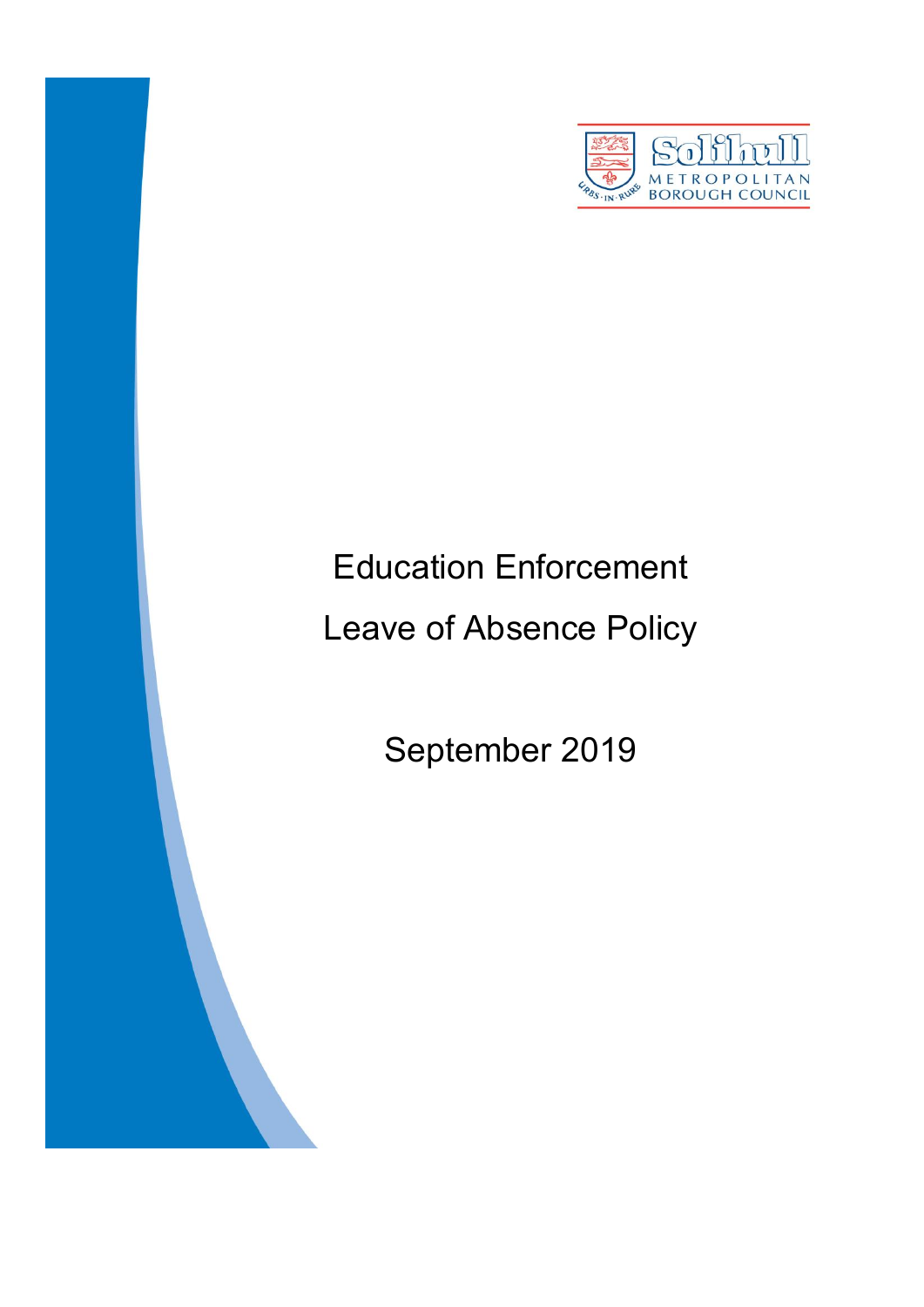#### **Introduction**

- 1.1 This policy document has been developed to ensure that the Education Enforcement Team provides a clear statement of intent, expectation and consistent guidance in relation to the management of ALL term time leave of pupils who attend a school in Solihull. It has been produced to ensure all decisions are within the national legislation framework. Legally there is no entitlement for parents to take their child out of school during term time. Any application for a leave of absence must be in exceptional circumstances and the head teacher must be satisfied that the circumstances warrant the granting of leave.
- 1.2 This policy also responds to the updated guidance issued from the Department for Education (DfE) which states:-

#### **Term-time leave of absence**

The [Education \(Pupil Registration\) \(England\) Regulations 2006](http://www.legislation.gov.uk/uksi/2006/1751/contents/made)

#### Amendments to the 2006 regulations **make clear that head teachers may not grant any leave of absence during term time unless there are exceptional circumstances.**

 This was reinforced by the Isle of Wight Supreme court judgement dated April 2017 which determined that children are expected to attend school every day that is open and that any absences would need to be determined by the school as authorised or unauthorised and that failure to ensure regular school attendance can lead to prosecution of parents/carers.

#### **2. Rationale:**

- 2.1 This guidance is provided for parents/carers, schools, and governing bodies, on the processes for requesting permission for term-time absences, how requests will be considered, and how leave may be authorised in exceptional circumstances.
- 2.2 This guidance also addresses how schools should manage and respond to situations where leave is not authorised or agreed.
- 2.3 National guidance stipulates that family holidays should not be authorised by schools unless the Head teacher is satisfied that there are exceptional circumstances. This would be decided by the head teacher on an individual basis. There is strong evidence to indicate that significant absence from school during term time can have a negative impact upon a child's attainment and learning. Children are expected to attend school for 190 days per year: this leaves 175 days (including weekends) free for families to take holidays.
- 2.4 A family holiday should not be classed as exceptional. The head teacher should consider whether all other leave of absence requests are avoidable and exceptional, and the register marked accordingly (see further below)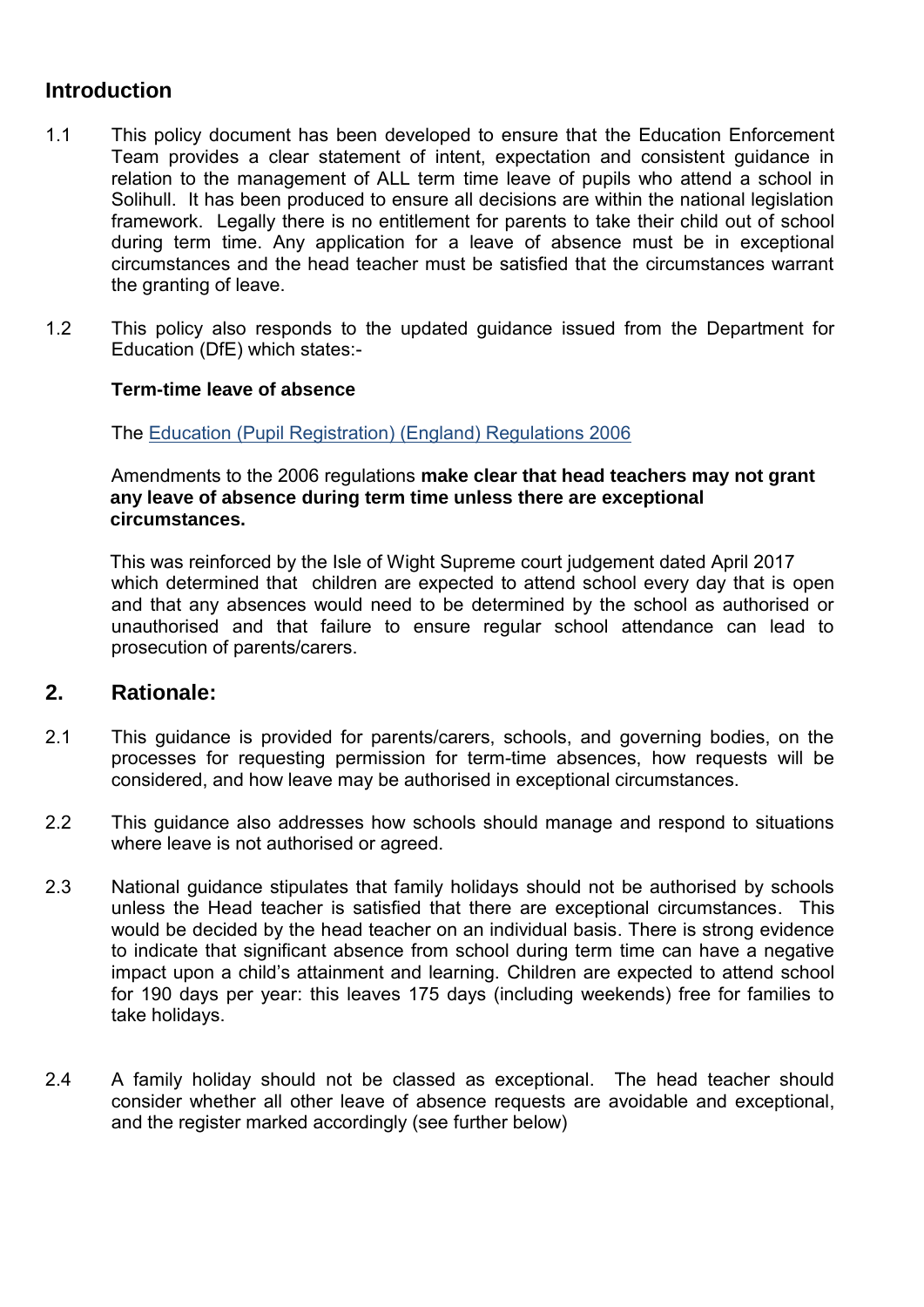#### **3. Term time leave**

 Solihull Metropolitan Borough Council recognises the important link between regular attendance at school and the educational attainment of children*.* 

- 3.1 Action may be taken by Solihull MBC against parents/carers who fail to ensure that their child is properly educated. The action may result in a Penalty Notice, or prosecution in the Magistrates` court.
- 3.2 All requests for term-time leave will be considered by the school`s head teacher. Each request for exceptional circumstances must be considered on its own merit. Head teachers will decide whether they regard the circumstances as exceptional (in which If they do not regard the absence as exceptional, the request should be refused.

#### **4. Notifications/requests of term time leave in exceptional circumstances**

- 4.1 Parents should notify the school of term-time leave using the Absence Request Form provided by the school. They should do so in advance of making any travel arrangements, and should allow sufficient time for the school to consider the request.
- 4.2 Requests/notifications should include specific start and end dates, as this will formally constitute the leave period.
- 4.3 Any changes to dates agreed by the school will require a re-submission for authorisation prior to departure. If further leave is taken after a specified time, then the school must write to the parents stating that this will be unauthorised if this is the schools decision.

#### **5. Family Emergency - where the school has not been notified of leave**

- 5.1 There will be some occasions where it has not been possible for the parent/carer to notify the school of the need for term time leave. Whilst emergency situations are often difficult, parents/carers are still required to notify the school of the absence (and the reasons for it) at the earliest possible opportunity.
- 5.2 Parents/carers taking their children out of school due to a family emergency are encouraged to consider:
	- The impact and appropriateness for their child;
	- Whether or not alternative care arrangements could be made for the child to remain in school, e.g. stay with an extended family member;
	- Limiting the amount of time absent from school.

In these circumstances the school must decide whether it agrees that the circumstances are exceptional. If so, the absence may be authorised. If not, the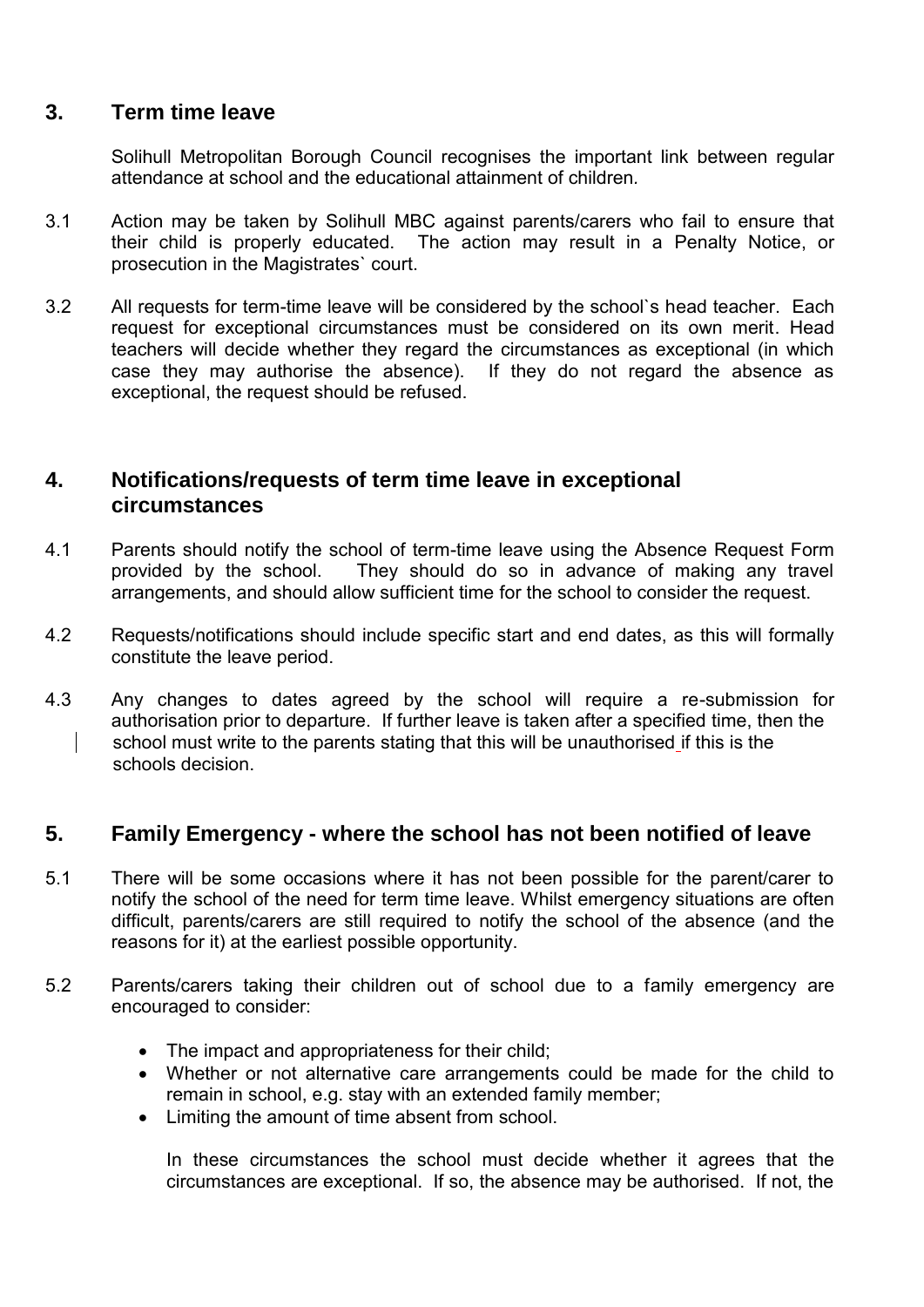absence should be recorded as unauthorised using the "O" code. The school may decide to authorise only part of the absence.

#### **6. Considering the exceptional term time leave notification/request**

- 6.1 The head teacher will consider all notifications for term time leave in accordance with the current legislation and this guidance.
- 6.2 It is good practice for head teachers to engage with parents/carers (wherever possible) to discuss any exceptional circumstances raised prior to making the decision.

#### **7. Recording of leave of absence by the school**

 School attendance registers are legal documents and the information recorded in them can be used as evidence in legal proceedings. It is therefore imperative that the information contained is accurate and the correct absence code is used. All absences must be coded in accordance with Absence and Attendance Codes: Guidance for Schools and Local Authorities (DfE Sept 2018). The table below relates to coding leave of Absence:-

- If leave of absence is not deemed exceptional then G code should be recorded and a penalty notice should be requested.
- If the head teacher is not intending to request a penalty notice then they are effectively authorising the absence and therefore should code the absence as H.
- The majority of the leave of absence requests will fall into either of the highlighted categories. There may be some circumstances where other codes are used such as those below.

| <b>CODE</b>  | <b>Description</b>                                                                  | Category     |
|--------------|-------------------------------------------------------------------------------------|--------------|
| $\mathsf{C}$ | Other Authorised Circumstances (not covered by<br>another code or description)      | Authorised   |
| G            | <b>Family Holiday (NOT Agreed or days in excess   Unauthorised</b><br>of agreement) |              |
| н            | (Agreed)<br>exceptional   Authorised<br><b>Family Holiday</b><br>circumstances only |              |
|              | Illness (NOT medical or dental etc. appointments)                                   | Authorised   |
|              | Unauthorised absence - not covered by any other<br>code/description)                | Unauthorised |
| R            | Religious observance                                                                | Authorised   |

## **8. The decision and informing the parent/carer by the school**

- 8.1 The head teacher will reach a decision and inform parents in line with the school attendance policy.
- 8.2 Schools must ensure that appropriate arrangements are made to communicate the decision to families who have low levels of literacy or where English is not the first language.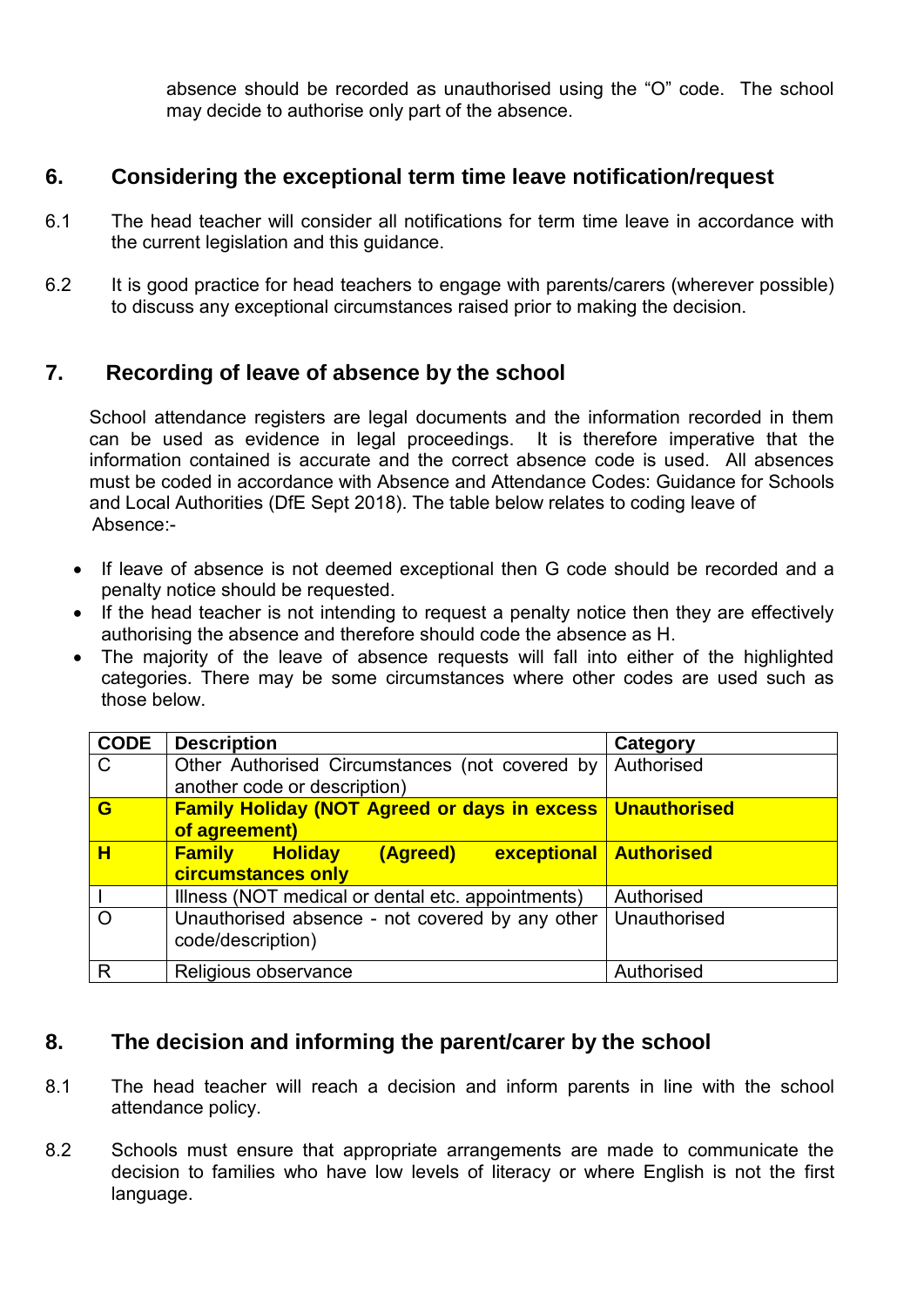A decision may result in the term time leave notification being (a) Authorised*<sup>1</sup>* , (b) Unauthorised*<sup>2</sup>* or (c) part Authorised and Unauthorised. For example, Mr X has requested 2 weeks` term time leave for his child. The school acknowledges that the reason given is important but feels that 2 weeks` absence is excessive and authorises 1 week`s leave, with the remaining 1 week being unauthorised.

# **9. Unauthorised leave Penalty Notice Fine**

 $\overline{a}$ 

- 9.1 A school may request the Council to issue a fixed penalty notice for unauthorised leave of absence for 10 sessions (5 school days) which can be 5 consecutive days or 10 sessions over split days. The penalty notice is for the sum of £120 but this is reduced to £60 if paid within 21 days of issue. Each parent will receive one penalty notice for each child. Where Penalty Notices are unpaid, the case may be referred for prosecution in the Magistrates` court.
- 9.2 It is the school`s responsibility to ask the Local Authority to issue fixed penalty notices, and therefore their responsibility to ensure all paperwork is complete and correct.

The School should provide the paperwork for pupils identified and this should include:

- Copy of the Request for Leave of Absence/notification date stamped by the school
- Response letters from the school refusing permission for the absence, or
- Evidence letter (if Leave of Absence form not submitted/notification)
- Attendance certificate signed by the head teacher
- Evidence that the school has acted in line with their own attendance policy

## **10. Solihull MBC and Schools process for dealing with unauthorised absence**

- 10.1 A decision to refuse a leave of absence request sends a clear message to the parent/carer that the school does not agree with the parents` reasons for the request. If the parent/carer still takes their child on holiday in term time, legal action should be considered if the school do unauthorise the absence. A fixed penalty notice may be issued as an alternative to proceeding directly to Court.
- 10.2 If parents/carers do not pay the penalty notice they may face prosecution under s444 of the Education Act 1996. This is for irregular school attendance rather than non-payment of the penalty notice. If found guilty of an offence, parents/carers can be sentenced to a fine of up to £1000 plus court costs and will receive a criminal record.
- 10.3 All documents that are sent to Education Enforcement Team must be secure and accurate for a penalty notice to be considered and to make a successful case in court. The Council will not take legal action on inaccurate paperwork provided by schools, and correcting that paperwork (if possible) will cause delay.